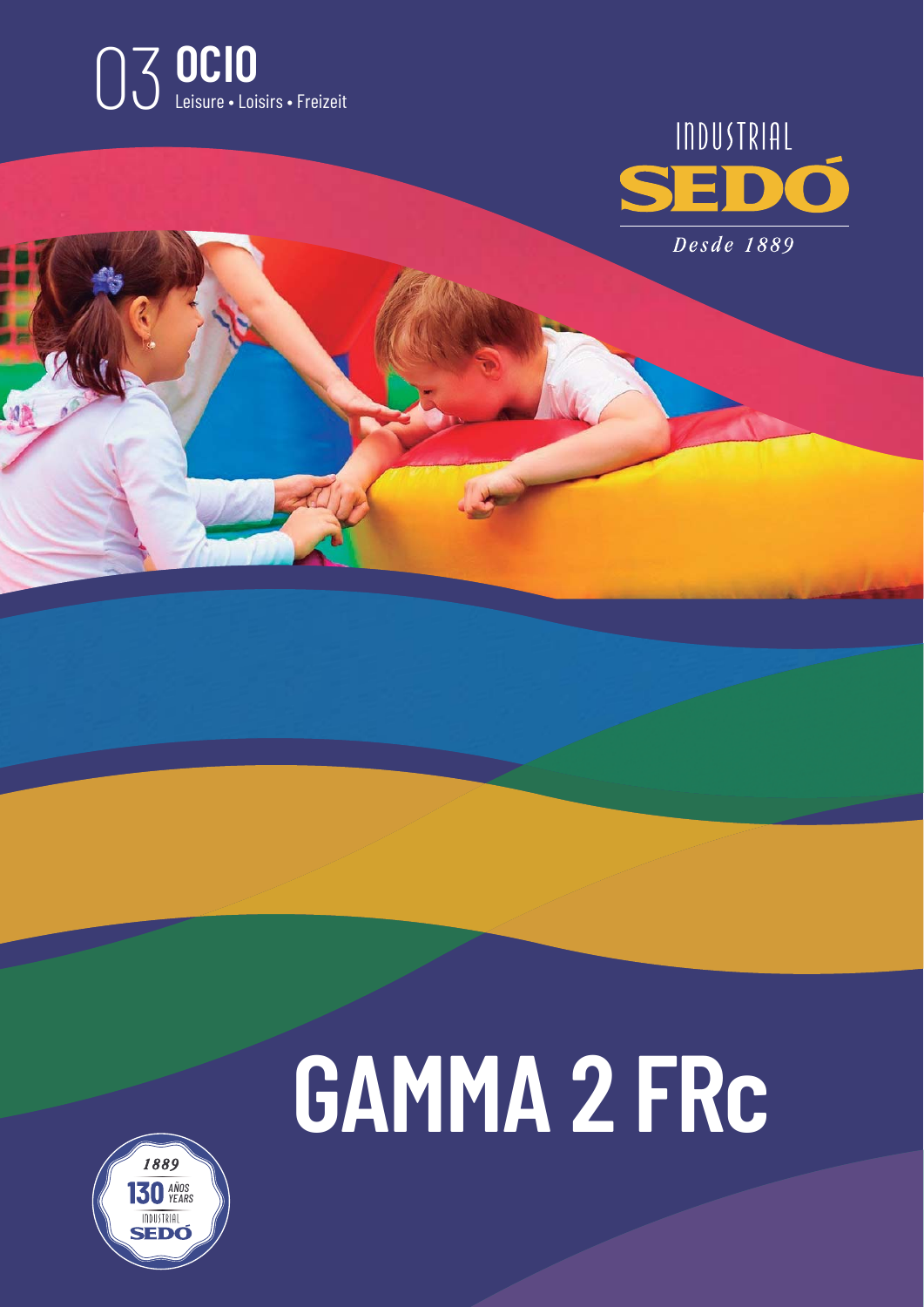### **03 OCIO**

## **GAMMA 2 FRC**

|                                                     |                                                                                                                                   |                                                          | Método • Test method<br>Méthodes • Methode                                                                                                                | <b>Unidades •</b> Units<br>Unités • Einheiten | Nominal • Target<br>Nominal • Wert                            |
|-----------------------------------------------------|-----------------------------------------------------------------------------------------------------------------------------------|----------------------------------------------------------|-----------------------------------------------------------------------------------------------------------------------------------------------------------|-----------------------------------------------|---------------------------------------------------------------|
| <b>Característcas generales · General features</b>  |                                                                                                                                   |                                                          |                                                                                                                                                           |                                               |                                                               |
|                                                     | Gramaje<br>Weight • Poids • Flächengewicht                                                                                        |                                                          | EN - ISO - 2286-2                                                                                                                                         | $g/m^2$                                       | 620                                                           |
|                                                     | Espesor<br>Thickness • Grosseur • Dicke                                                                                           |                                                          | EN - ISO - 2286-3                                                                                                                                         | mm                                            | 0,52                                                          |
| ■                                                   | Acabado<br>Finish • Finition • Endausrüstung                                                                                      |                                                          | Brillante lacado acrílico a 2 caras · Glossy acrylic lacquered 2 sides<br>Brillant laqué acrylique 2 faces · Beidseitiger Acryllack hochglanz beschichtet |                                               |                                                               |
| Q_,                                                 | Longitud del rollo<br>Length • Longueur • Länge                                                                                   |                                                          |                                                                                                                                                           | m                                             | 70 / 65                                                       |
| <b>Composición ·</b> Composition                    |                                                                                                                                   |                                                          |                                                                                                                                                           |                                               |                                                               |
|                                                     | Tejido base<br>Base fabric . Tissue de base . Grundstoff                                                                          |                                                          |                                                                                                                                                           |                                               | 100% PES HT                                                   |
|                                                     | Hilos<br>Yarn count . Fil . Garn                                                                                                  |                                                          |                                                                                                                                                           |                                               | $1100$ dtex                                                   |
| ۱                                                   | Tipo de recubrimiento<br>Type of coating . Type d'enduction . Beschichtungsart                                                    |                                                          |                                                                                                                                                           |                                               | <b>PVC</b>                                                    |
| <b>Característcas técnicas · Technical features</b> |                                                                                                                                   |                                                          |                                                                                                                                                           |                                               |                                                               |
|                                                     | Resistencia tracción<br>Tensile strenght<br>Résistance rupture                                                                    | <b>URDIMBRE - WARP</b><br>CHAÎNE • KETTE<br>TRAMA · WEFT | EN - ISO - 1421                                                                                                                                           | daN/5cm                                       | 250                                                           |
|                                                     | Reißfestigkeit                                                                                                                    | TRAME • SCHUSS                                           |                                                                                                                                                           |                                               | 260                                                           |
| 卬<br><u>М</u>                                       | Resistencia desgarre<br>Tear strenght                                                                                             | <b>URDIMBRE • WARP</b><br>CHAÎNE • KETTE                 |                                                                                                                                                           |                                               | 30                                                            |
|                                                     | Résistance Déchirure<br>Weiterreßfestigkeit                                                                                       | TRAMA · WEFT<br>TRAME . SCHUSS                           | DIN - 53363                                                                                                                                               | da/N                                          | 28                                                            |
| Ĵ                                                   | Adherencia 23°C<br>Adhesion • Adhérence • Haftung                                                                                 |                                                          | $EN - ISO - 2411$                                                                                                                                         | daN/5cm                                       | 10                                                            |
| 1                                                   | Temperaturas extremas de trabajo<br>Working extrem temperatures<br>Températures extrêmes d'utilisation<br>Temperaturbeständigkeit |                                                          | $EN - 1876 - 1$                                                                                                                                           | °C                                            | $-30/1+70$                                                    |
|                                                     | <b>Filtro UV</b><br>UV filter . Filtre UV . UV-Filter                                                                             |                                                          |                                                                                                                                                           |                                               | ✓                                                             |
| ₩                                                   | Tratamiento antifúngico<br>Antifungal treatment • Traitment anti-moisissures<br>Fungzid Ausgerüstet                               |                                                          |                                                                                                                                                           |                                               | $\checkmark$                                                  |
| W                                                   | Reacción al fuego<br>Flame retardant · Retardateur de flamme<br>Schwerentflammbarkeit                                             |                                                          | EN - 15619: 2014<br>UNE 23727-90<br>NF P 92-507<br>EN 13773:2003<br>DIN 4102-1<br>EN 13501-1:2007                                                         |                                               | T <sub>2</sub><br>M2<br>M <sub>2</sub><br>CL1<br>B1<br>Bs2,d0 |

cado con un rango de tolerancia de +/-10 %, se facilita como indicación y quía solamente, sin ninguna vinculación jurídica. Los valores proporcionados se refieren al estado original de la mercancía enviada antes del procesamiento o elaboración por parte del cliente. Por razones técnicas puede haber ligeras variaciones durante la producción, así como pequeñas alteraciones del color, las referencias al RAL son solo indicativas. El cliente como propietario del diseño debe comprobar la aptitud y compatibilidad del

La información facilitada corresponde a valores promedio de un producto recién fabri- The information provided corresponds to average values of a newly manufactured product with a tolerance range of +/- 10% which is provided as an indi-<br>cation and guidance only, without any legal binding. The values provided refer to the original status of the goods sent before processing or handling by the customer. For technical reasons there may be slight variations during production, as well as slight color alterations, the RAL references are only indicative. The customer as owner of the design must check the aptitude and compatibility of the proproducto para el uso previsto antes de proceder a su procesamiento o elaboración. duct for the intended use before proceeding with its processing or production.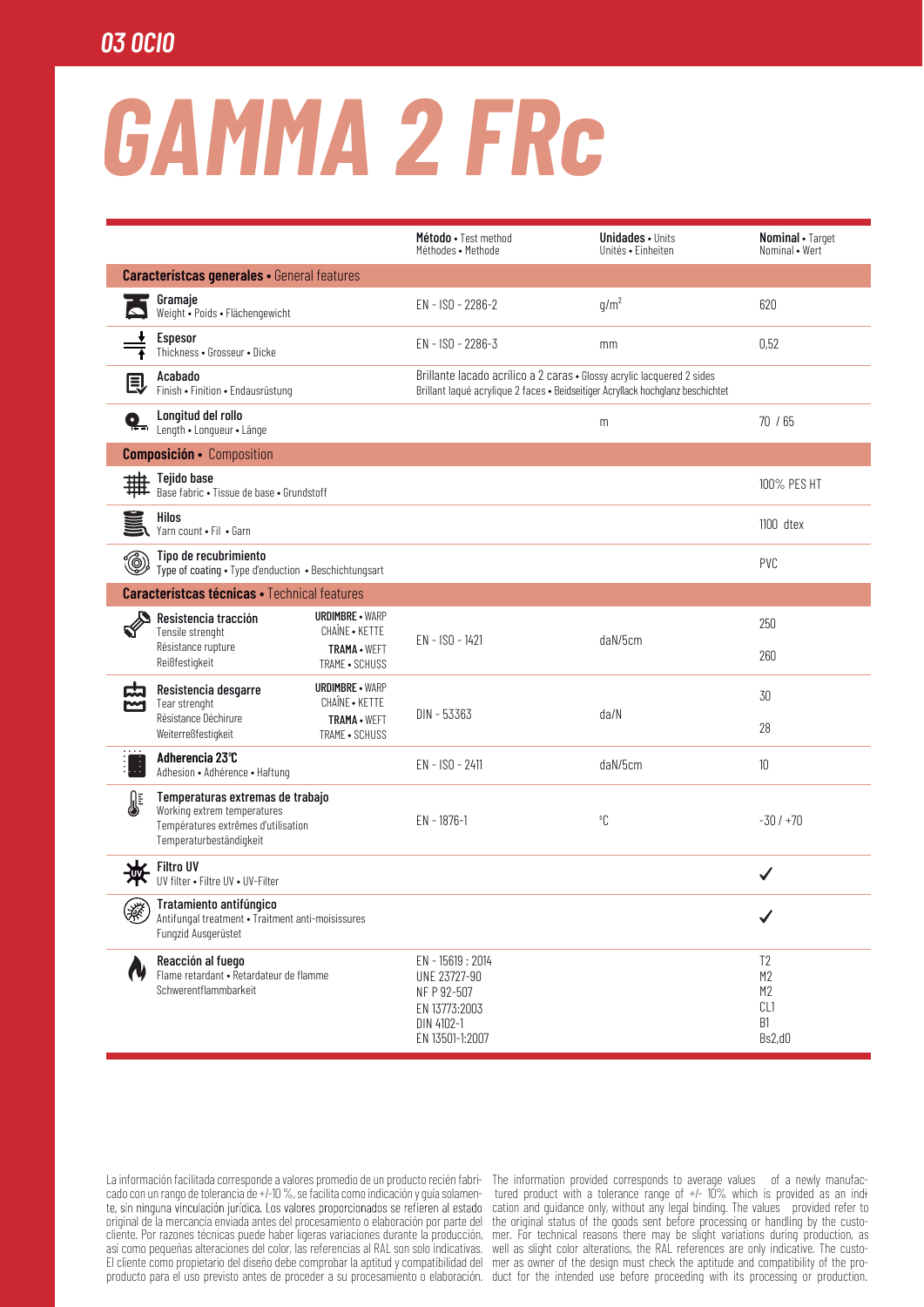

Tejido muy popular por su gran diversidad de aplicativos, como colchonetas, inflables, parques infantiles, carpas exteriores, paintball, juegos de agua, etc .

Las características técnicas de fabricación de la serie de productos GAMMA 2 FRc confieren al producto una gran resistencia y durabilidad. La alta calidad de los pigmentos utilizados, las propiedades antimoho que se le aplican y la capa de laca protectora prolongan su vida haciendo que perdure el color y facilitando su limpieza, quedando protegida también contra inclemencias meteorológicas.

*A very popular fabric due to its wide range of applications, such as mats, inflatables, children's playgrounds, outdoor marquees, paintball venues, water games, etc.* 

*The technical manufacturing features of the GAMMA 2 FRc range of products give them tremendous strength and durability. The high quality of the pigments used, the anti-mould properties applied, and the finishing coat of protective lacquer all extend the fabric's useful life, protecting the colour from fading and facilitating cleaning; it is also protected against inclement weather.*





#### **SERVICIOS**

- Troceado de piezas
- Metreado
- Anchos y longitudes ajustables
- Libre de ftalatos
- Colores especiales

#### **SERVICES**

- Roll slitting
- Cut Length
- Width and length adiustments
- Phtalate Free • Special colours
	-

#### **SERVICES**

- Tronçonnage en morceaux
- Métrage
- Largeurs et longueurs adaptables
- Sans Phtalates
- Couleurs spéciales

#### **DIENSTLEISTUNGEN**

- Schneiden
- Schnittlänge
- Kupon und Breitenschnitt nach Ihren Wünschen
- Phtalat frei
- Sonderfarben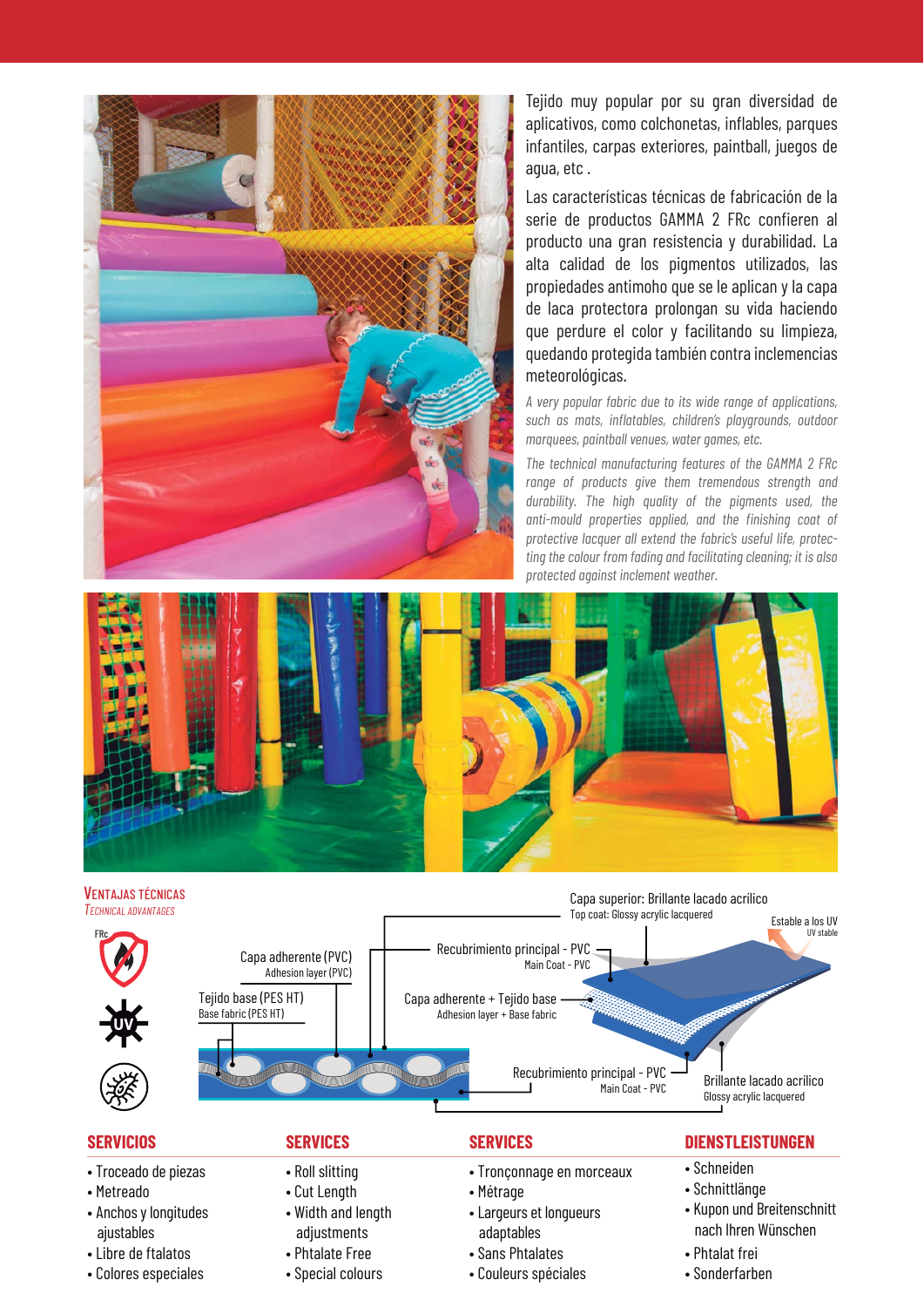

Este producto cuenta con la distinción FRc (Flame Retardant certified) que engloba certificaciones de reacción al fuego tales como T2, M2, BS2d0, B1, y CL1.

De manera estándar se sirve en dos anchos distintos, 250cm y 300cm, y con una extensa carta de 20 colores.

*This product is Flame Retardant certified (FRc) which includes reaction-to-fire classifications such as T2, M2, BS2D0, B1, and CL1.*

*It is supplied as standard in two different widths, 250 cm and 300 cm, in an extensive range of 20 colours.*

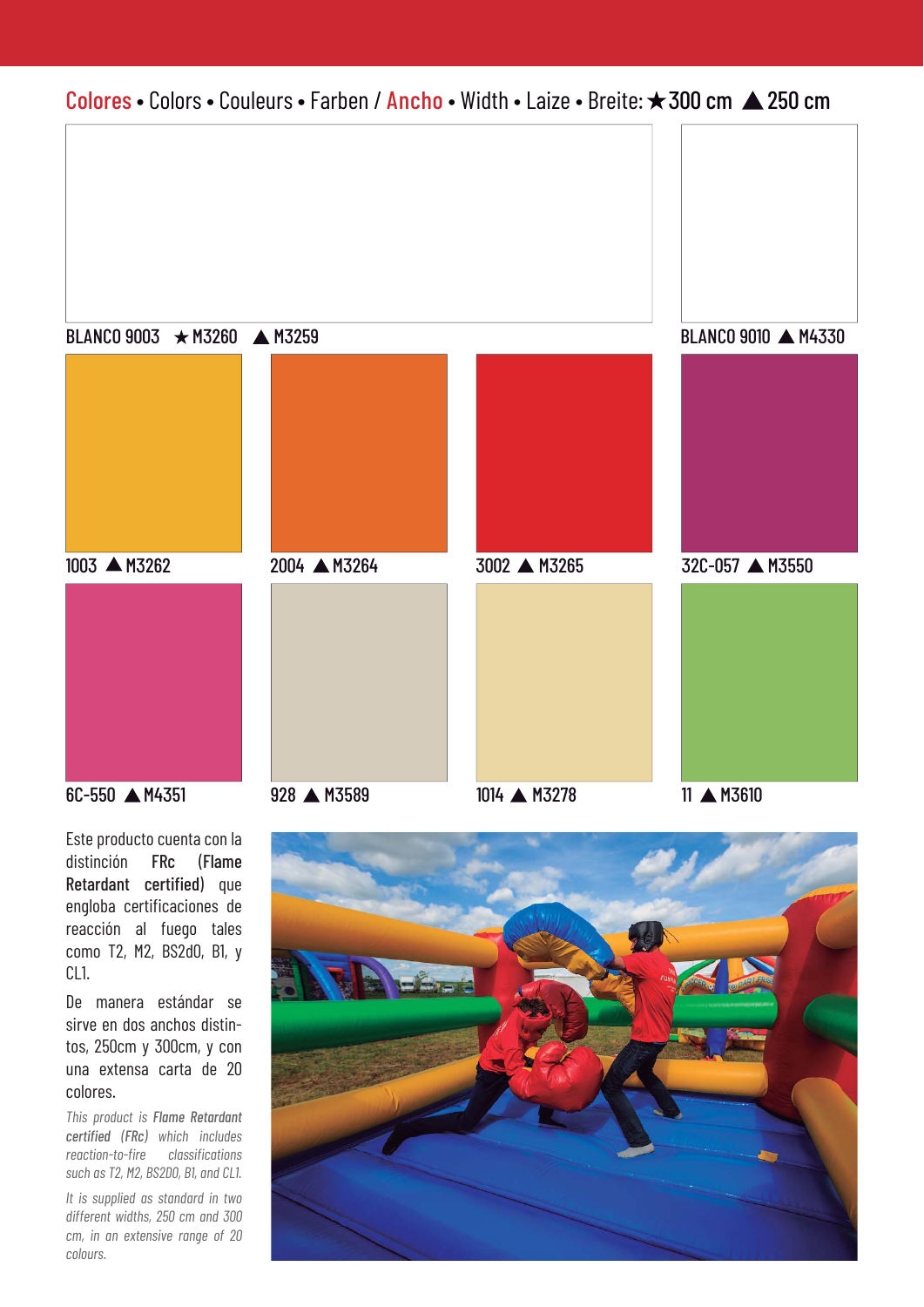### **GAMMA 2 FRc •** 620 g/m²



923 A M3261 NEGRO-BLACK A M3865